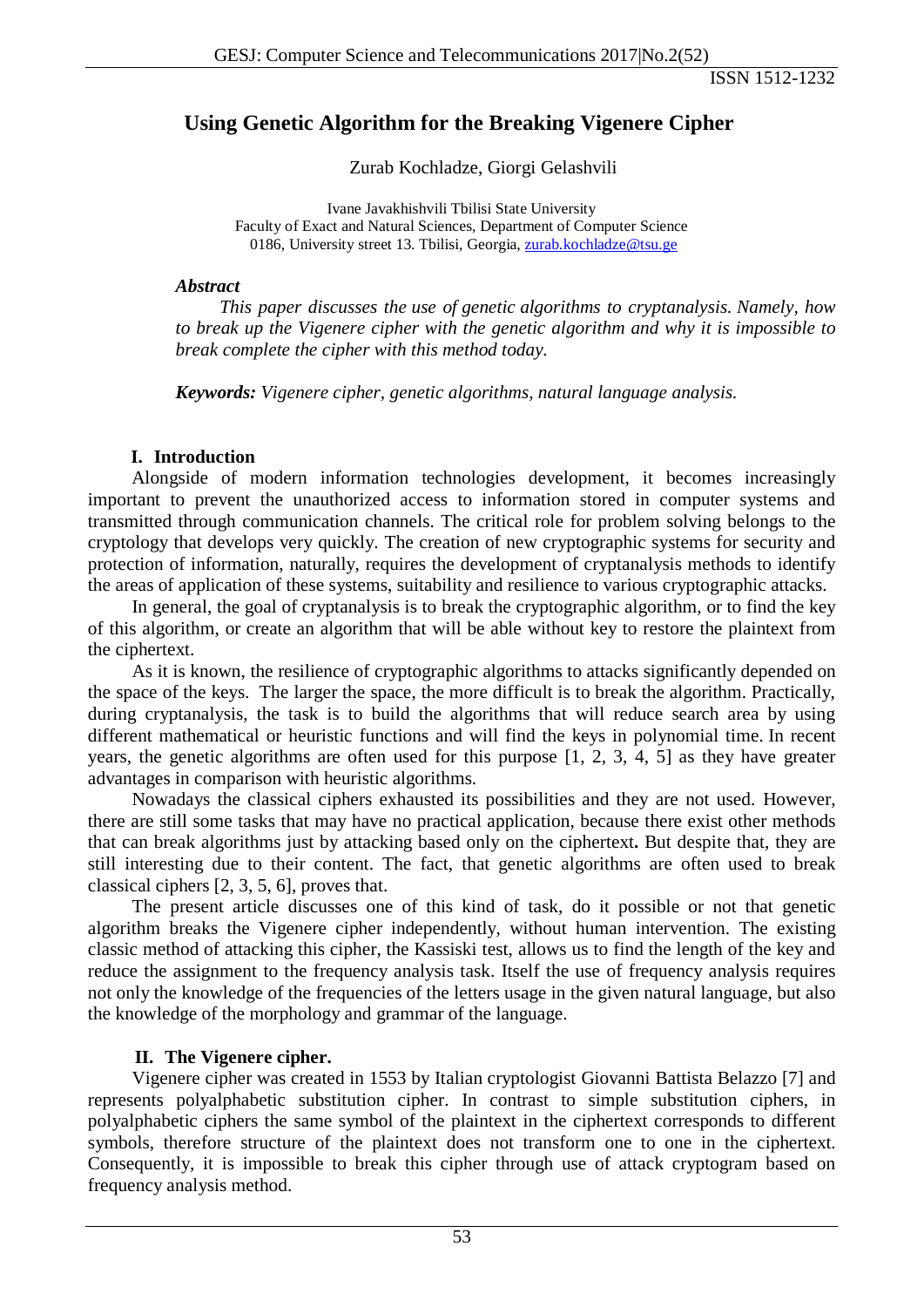#### ISSN 1512-1232

Let's describe the principle of the algorithm. Let's assume that the alphabet, which consists from *n* amount of symbols, that can be represented as plaintext, as well as key and ciphertext (as in the alphabets of the natural languages plus punctuation marks). Then as plaintext, as well as key and ciphertext can be presented as the strings drawn up by these symbols. Let's note the sequence of plaintext  $m_1, m_2, ..., m_l$  symbols. Therefore  $k_1, k_2, ..., k_i$  will be a sequence of symbols of the key and  $c_1, c_2, ..., c_i$  will be sequence of cryptographic symbols. As a rule, the length of the key in this algorithm is smaller compared to the plaintext. Therefore, the encryption undergoes by blocks. The plaintext should be divided into blocks that corresponds the key length. Each block should be encrypted separately from each other. Let's reconcile alphabet characters to numbers from 0 till  $(n-1)$ , where *n* is the number of characters in alphabet. Then we can transform the plain text as well as the key letters in the numbers. The encryption formula in this case looks as

$$
c_i = m_i + k_i \pmod{n}.
$$

After the encryption of each block, let's unite the blocks again. The received numerical sequence should be transformed into the symbols. The encrypted text is ready.

For almost three hundred years there was no algorithm for breaking this cipher alone on the basis of ciphertext attack. Only English mathematician Charles Bebbage in the nineteenth century, and later Mr. Kassiski, the retired Major of Prussian army, establish the method that enables to attack the cipher only based on encrypted text. This method in the history of cryptography known as the Kassiski test. According to the procedure, it will find the same combination of the characters (like bigrams, trigrams and etc.), will calculate distance between them (the number of symbols) and will identify largest common division of these numbers. This division will be the length of the key. After the ciphertext should be divided into blocks of this length and write in rows to get a matrix. Each column of the given matrix will be encrypted with the same key, which gives us the opportunity to use the frequency analysis method to each column.

The famous American cryptanalyst in 1920 W. Friedman introduced the statistical characteristics of the match, which allows determine the length of the key and itself key much easier.

#### **III. The Task**

Our goal was to break the Vigenere cipher using a genetic algorithm. For this purpose, we created the algorithm program and encrypted several different Georgian texts. We used only the thirty-three letters of the alphabet (without punctuation marks). In addition, the words in the cryptogram were separated from each other.

The genetic algorithms.

The genetic algorithms represent one of the most widely used areas of evolutionary programming [, 8, 9]. The genetic algorithms act in accordance with the principles of natural evolution. Genetic algorithms represent Iterative algorithms that replicate the same operations for different possible solutions until they find the best solution or do not exhaust resources.

In order to build a genetic algorithm, it is necessary to define a set of possible solutions and the form they will be represented in the computer. In our case, it was the sequence of the keys from thirty-three letters of the Georgian alphabet.

Defining the initial set of possible solutions of the given task, i.e. the population. Determine the number of possible solutions of this population.

Describe the genetic operations that are used to get new possible solutions from the possible solutions of population.

Determine the compatibility function, e.g. fitness function, to evaluate those possible solutions of population and determine the principle for the reorganization of the population. Determine the stoppage moment for the algorithm.

The genetic algorithm created by us missed the process of determining the length of the key, as it was not issue of the interest. Therefore, knowing the length of the key, 20 initial solutions of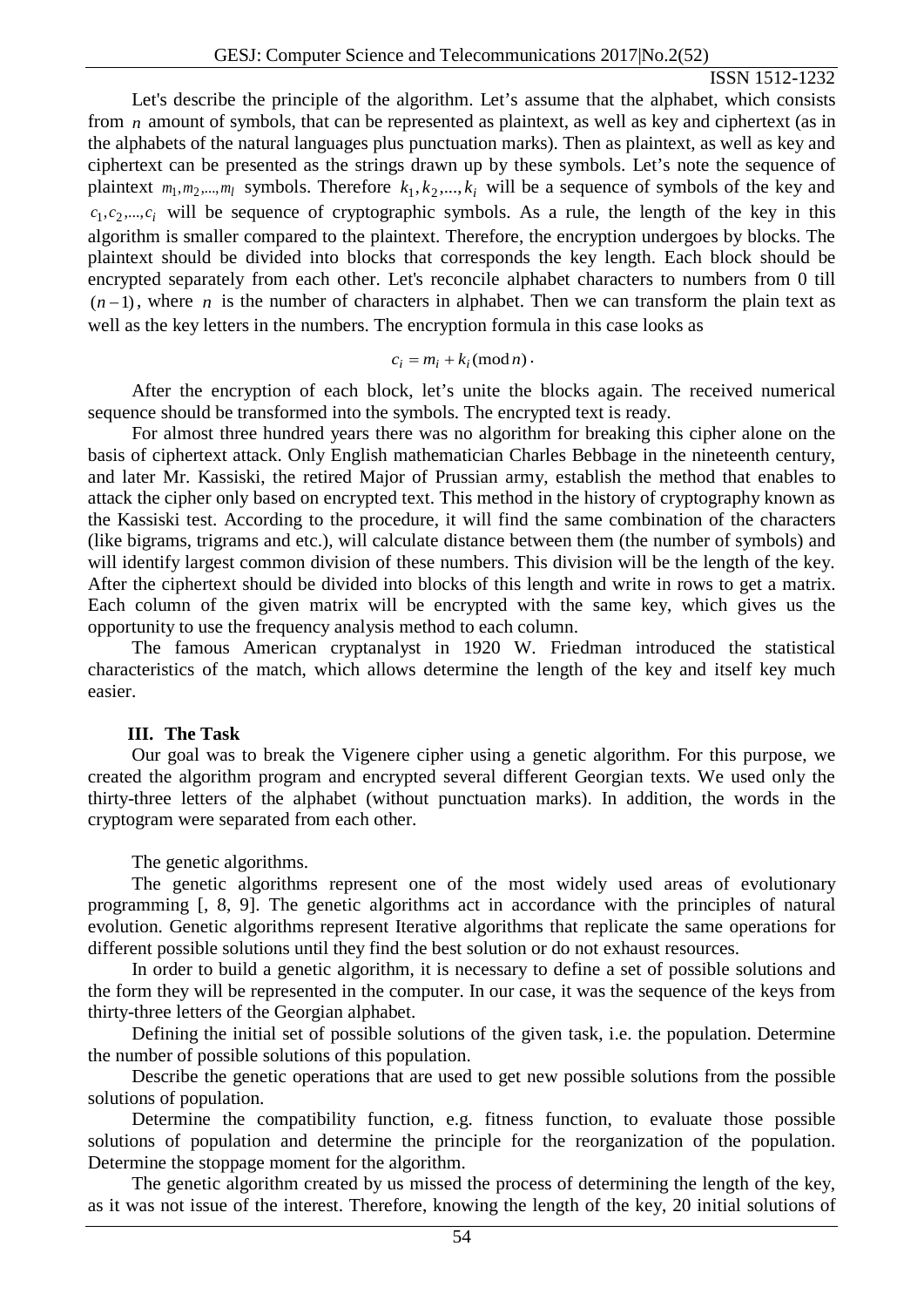### ISSN 1512-1232

the given length was chosen that consist of randomly taken letters. The number of iterations determined as 50. The Genetic operators chosen are one and two-point crossovers and mutation. The fitness function explained as follows - algorithm calculates the number of symbols in the ciphertext and subtracts the number of symbols identified by the given possible solution. Moreover, if the word is fully understood in the text, given possible solution gets one point on each word. The algorithm stops when the fitness-function becomes zero, or when the number of iterations reaches a certain number (in our case, fifty).

The software is designed in C#. The algorithm uses the database **MSSQL Server**. The base name is **Alphabet** and contains three tables: **Bigrams, Trigrams** and **Geotext.**

The Tables **Bigrams and Trigrams** include all bigrams and trigrams that can be formed from 33 letters. The frequencies of their usage in texts are indicated. Table **Geotext** contains 300000 words with indication of the frequency of use.

The algorithm starts work with initial possible solution. They will decrypt ciphertext. For identification of decrypted text, it starts searching in **Geotext.** During the search of words the following principle applied: If the same part of the decrypted text can be two words, the preference is given a word that contains more letters. For instance, if the word "ხე" (tree) and "ხელი" (hand) comes from one and the same decrypted section, the algorithm chooses the word "ხელი" (hand). Then it will move on to examine the trigrams and bags. After completing this procedure, we have full or incomplete texts with each possible solution.

If the text fully encrypted and the plaintext text is restored, the algorithm stops work. In opposite case, the algorithm starts assessment of the possible solution through fitness function. It subtracts from the amount of the encrypted texts symbols the sum of the words, trigrams and bigrams letters encrypted by given possible solution, and adds the amount of fully recognized words. After that algorithm starts the organizing of possible solutions list based on assessment score and switches to the genetic operations. If the possible solution recognizes the word, trigram or bigram, the initial and last points of recognized part represent the points of chromosome disruption and two or one point crossover operations take place. With this method, from 25% of existing solution candidates the new possible solutions arrive. The mutation operation is carried quite rarely (up to 5%).

The selection of the possible solution for further iteration based on following principle: all recombined possible solution remain in the list, while free places filled sporadically by old generation the possible solution, without taking into account their fitness function.

## **IV. Conclusion.**

The experiments carried out, showed that our results are the same as in references [1,2,5,6]. In most cases the algorithm decrypts the text that is easy for human to read, however algorithm could not absolutely correctly decrypt the text. Especially hard, is for algorithm, when the words from the dictionary, like nouns change their forms and cases and getting different endings or verbs change by persons and numbers (because in dictionary the words are not given in all forms). Therefore, after the crossover operation the algorithm lose the sense of the word endings and receives absolutely the wrong team of letters. If we will interfere in the work of algorithm and in this particular case crossover operation point will put correct word endings the algorithm will gave better results. However, it turns out that the decryption happened with the human participation

These results are not random, or the fault of improperly constructed algorithm. It proves once again the without solving of problem of natural language analysis by the artificial intelligent system's such ciphers can't be broken without human intervention. This is best shown in those classical methods of attacks that humans use while decryption. For example, the algorithm of breaking simple substation ciphers, given by Arabic cryptologists in VI- VIII centuries: "When letter frequencies in alphabet are nearly the same, cryptanalytic must use all his/her language knowledge and after the analysis choose the right version". This is the very knowledge that modern genetic algorithms, that attack classical ciphers, lack. Due to that, there is nothing unusual that it's